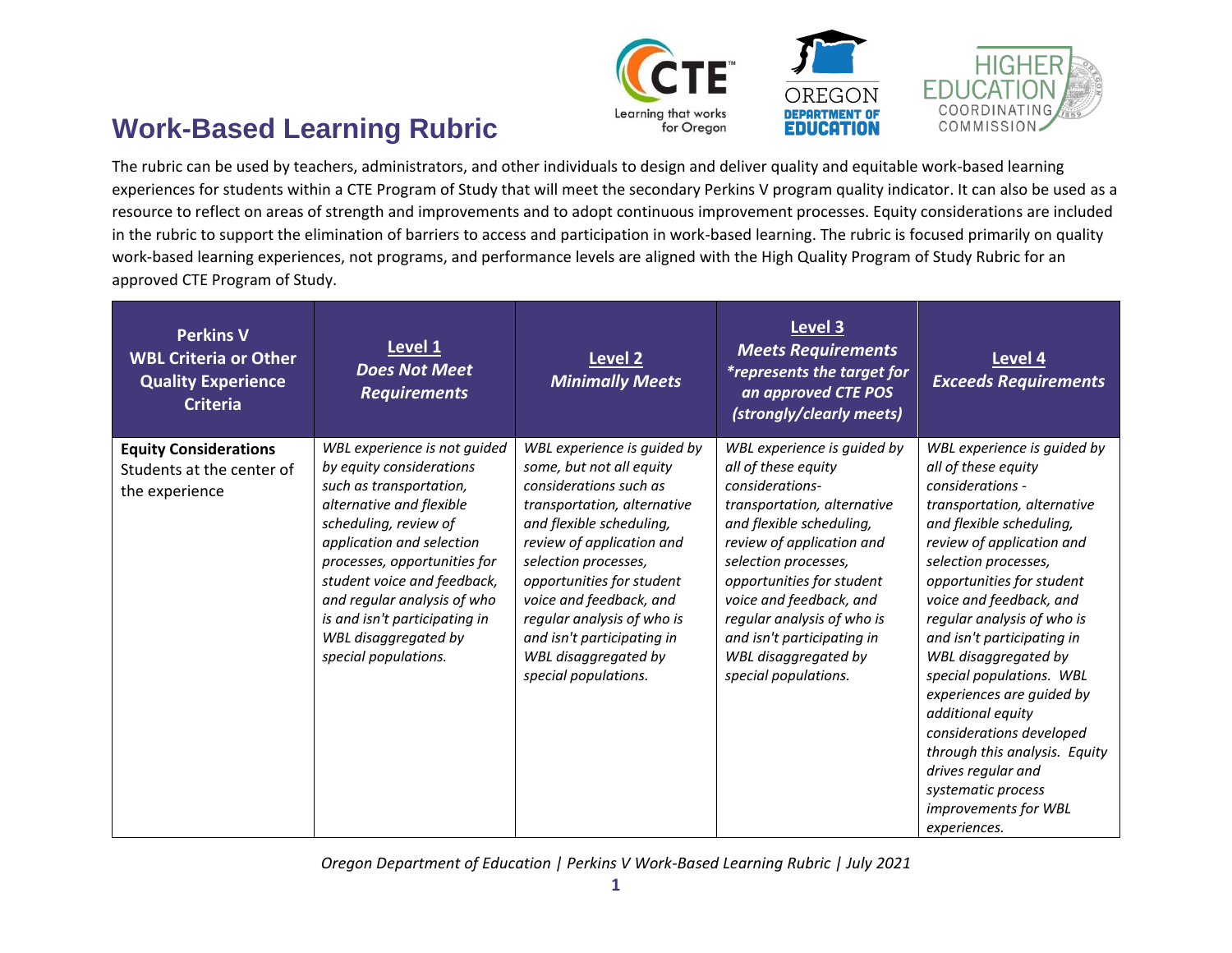| <b>Perkins V</b><br><b>WBL Criteria or Other</b><br><b>Quality Experience</b><br><b>Criteria</b>                                                                                                                                                      | Level 1<br><b>Does Not Meet</b><br><b>Requirements</b>                                                                                                                                                                                                                                                                                                                                          | <b>Level 2</b><br><b>Minimally Meets</b>                                                                                                                                                                                                                                                                                           | Level 3<br><b>Meets Requirements</b><br><i>*represents the target for</i><br>an approved CTE POS<br>(strongly/clearly meets)                                                                                                                                                                                              | Level 4<br><b>Exceeds Requirements</b>                                                                                                                                                                                                                                                                                                                                                                                                                                          |
|-------------------------------------------------------------------------------------------------------------------------------------------------------------------------------------------------------------------------------------------------------|-------------------------------------------------------------------------------------------------------------------------------------------------------------------------------------------------------------------------------------------------------------------------------------------------------------------------------------------------------------------------------------------------|------------------------------------------------------------------------------------------------------------------------------------------------------------------------------------------------------------------------------------------------------------------------------------------------------------------------------------|---------------------------------------------------------------------------------------------------------------------------------------------------------------------------------------------------------------------------------------------------------------------------------------------------------------------------|---------------------------------------------------------------------------------------------------------------------------------------------------------------------------------------------------------------------------------------------------------------------------------------------------------------------------------------------------------------------------------------------------------------------------------------------------------------------------------|
| <b>Aligned with Curriculum</b><br>and Instruction<br><b>Student learning</b><br>outcomes                                                                                                                                                              | The WBL experience does not<br>have measurable student<br>learning outcomes aligned<br>with the student's program<br>of study that are academic,<br>technical, and/or<br>professional.                                                                                                                                                                                                          | The WBL experience has<br>measurable student learning<br>outcomes aligned with the<br>student's program of study<br>that are academic, technical,<br>and/or professional but<br>outcomes may lack clarity or<br>rigor.                                                                                                             | The WBL experience has<br>clear and rigorous<br>measurable student learning<br>outcomes aligned with the<br>student's program of study<br>that are academic, technical,<br>and/or professional and<br>students are assessed on<br>achievement of learning<br>outcomes.                                                    | The WBL experience has<br>clear and rigorous<br>measurable student learning<br>outcomes aligned with the<br>student's program of study<br>that are academic, technical,<br>and/or professional, and<br>provides students with<br>regular opportunities for<br>feedback from site<br>supervisor and educator on<br>progress towards meeting<br>learning outcomes.                                                                                                                |
| <b>Sustained Interaction</b><br>with Industry, Business,<br>or Community<br><b>Professionals</b><br>*"a prolonged or<br>extended period-not a<br>stand-alone or one-day.<br>Happen during a school<br>term, summer term, or<br>short term-intensive." | WBL experience is a one-day,<br>stand-alone experience that<br>provides minimal student<br>and industry interaction,<br>does not provide first-hand<br>engagement with tasks in a<br>given career field, and<br>students gain little<br>knowledge from the industry<br>partner's involvement.<br>Industry engagement is<br>limited to communication<br>between the teacher and<br>partner only. | WBL experience provides<br>some feedback from industry<br>partner to students as they<br>progress through the<br>experience, and offers<br>limited opportunities for<br>first-hand engagement with<br>tasks in a given career field.<br>The conversation between<br>industry and students are<br>often prompted by the<br>teacher. | WBL experience provides<br>continuous feedback from<br>industry partner to students<br>as they progress through the<br>experience, offers regular<br>first-hand engagement with<br>tasks in a given career field,<br>and involves some ongoing<br>independent communication<br>between students and<br>industry partners. | WBL experience involves<br>students independently<br>communicating directly with<br>industry partner each week,<br>and offers regular, ongoing,<br>and sustained first-hand<br>engagement with tasks in a<br>given career field. Students<br>partake in individualized<br>dialogue that leads to career<br>growth. The communication<br>creates strong relationships<br>between the student and<br>industry partner that will link<br>the student to their next<br>career step. |

*Oregon Department of Education | Perkins V Work-Based Learning Rubric | July 2021*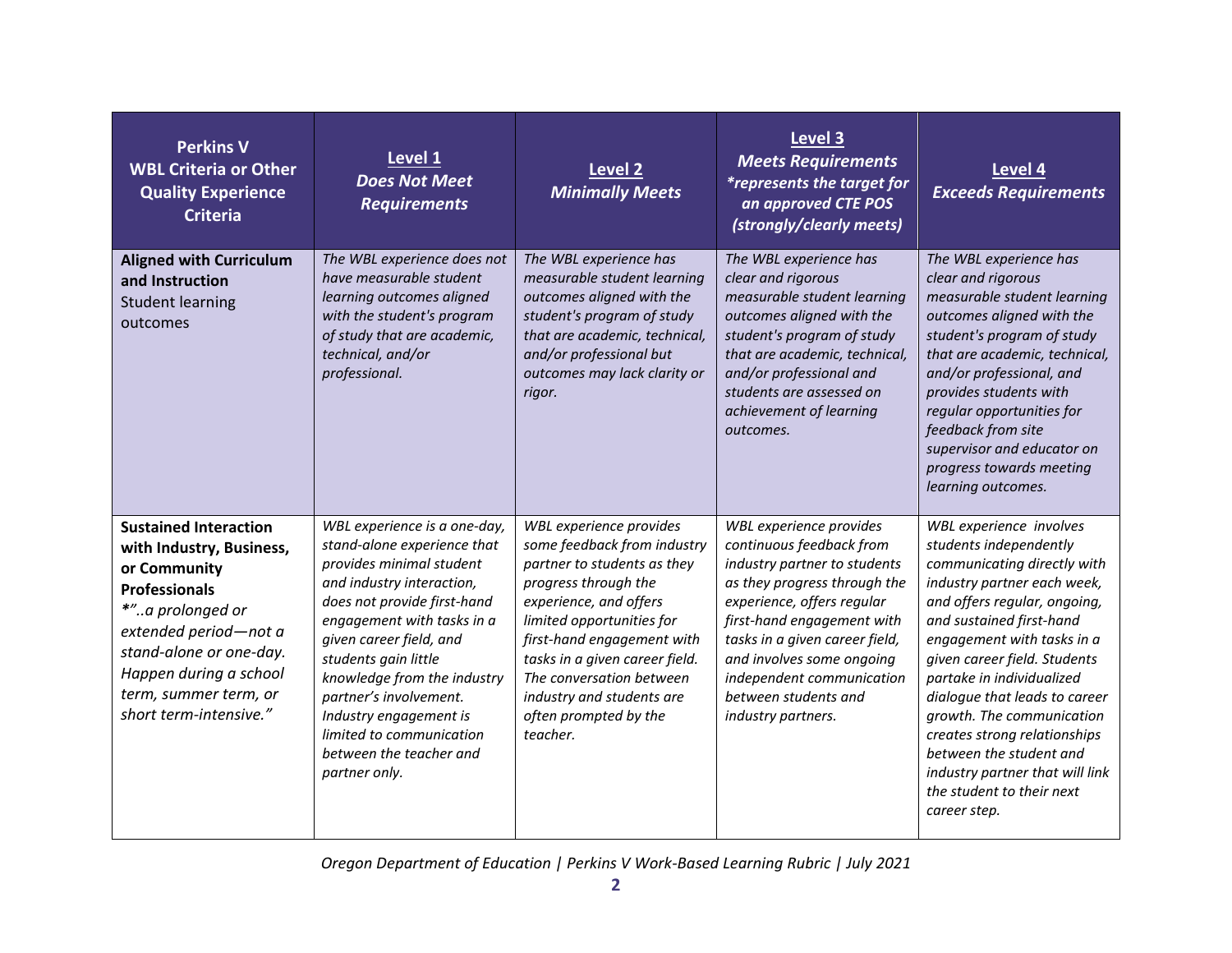| <b>Perkins V</b><br><b>WBL Criteria or Other</b><br><b>Quality Experience</b><br><b>Criteria</b>                                                                                              | Level 1<br><b>Does Not Meet</b><br><b>Requirements</b>                                                                                                                                     | Level <sub>2</sub><br><b>Minimally Meets</b>                                                                                                                                                                                                                                                                                                                                                                                                                                                                                                                             | Level 3<br><b>Meets Requirements</b><br><i>*represents the target for</i><br>an approved CTE POS<br>(strongly/clearly meets)                                                                                                                                                                                                                                                                                                                                                                                                                        | Level 4<br><b>Exceeds Requirements</b>                                                                                                                                                                                                                                                                                                                                                                                                                                                                                                                     |
|-----------------------------------------------------------------------------------------------------------------------------------------------------------------------------------------------|--------------------------------------------------------------------------------------------------------------------------------------------------------------------------------------------|--------------------------------------------------------------------------------------------------------------------------------------------------------------------------------------------------------------------------------------------------------------------------------------------------------------------------------------------------------------------------------------------------------------------------------------------------------------------------------------------------------------------------------------------------------------------------|-----------------------------------------------------------------------------------------------------------------------------------------------------------------------------------------------------------------------------------------------------------------------------------------------------------------------------------------------------------------------------------------------------------------------------------------------------------------------------------------------------------------------------------------------------|------------------------------------------------------------------------------------------------------------------------------------------------------------------------------------------------------------------------------------------------------------------------------------------------------------------------------------------------------------------------------------------------------------------------------------------------------------------------------------------------------------------------------------------------------------|
| <b>Earning of Credit or</b><br><b>Outcome Verification</b><br>Outcome/evidence of<br>work-based learning<br>experience (tangible and<br>intangible)                                           | There is no evidence that<br>work-based learning<br>occurred.<br>Students are unable to<br>provide tangible or<br>intangible evidence<br>supporting the completion of<br>a WBL experience. | Students produce limited<br>evidence for teacher<br>evaluation that work-based<br>learning occurred, including<br>but not limited to work<br>portfolios highlighting<br>completed work, academic,<br>technical and/or professional<br>skills assessment, completed<br>projects and assignments,<br>attendance records, or any<br>other specific type of<br>evidence that documents<br>achievement of measurable<br>student learning outcomes.<br>Students can provide<br>minimal tangible or<br>intangible evidence<br>supporting the completion of<br>a WBL experience. | Students produce evidence<br>for teacher evaluation that<br>work-based learning<br>occurred, including but not<br>limited to work portfolios<br>highlighting completed work,<br>academic, technical and/or<br>professional skills<br>assessment, completed<br>projects and assignments,<br>attendance records, or any<br>other specific type of<br>evidence that documents<br>achievement of measurable<br>student learning outcomes.<br>Students are able to<br>document and record<br>specific skills from the WBL<br>experience on their resume. | Students produce robust<br>evidence for teacher<br>evaluation that work-based<br>learning occurred, including<br>but not limited to work<br>portfolios highlighting<br>completed work, academic,<br>technical and/or professional<br>skills assessment, completed<br>projects and assignments,<br>attendance records, or any<br>other specific type of<br>evidence that documents<br>achievement of measurable<br>student learning outcomes.<br>Students are able to<br>document and record<br>specific skills from the WBL<br>experience on their resume. |
| A variety of experiences<br>take place whether in a<br>real, virtual, OR<br>simulated workplace<br>setting.<br>Students able to access<br>variety of WBL settings;<br>there is NO requirement | Students do not have access<br>to WBL experiences offered<br>in multiple settings.                                                                                                         | Students have access to WBL<br>experiences that take place<br>in simulated, virtual, OR in-<br>person settings and have<br>limited choices between<br>these options.                                                                                                                                                                                                                                                                                                                                                                                                     | Students have access to, and<br>participate in WBL<br>experiences that take place<br>in simulated, virtual, OR in-<br>person settings and have<br>choices between these<br>options.                                                                                                                                                                                                                                                                                                                                                                 | Students have access to, and<br>participate in a variety of<br>WBL experiences that take<br>place in simulated, virtual,<br>OR in-person settings and<br>have many choices between<br>these options. Program<br>employs evaluation and<br>continuous improvement                                                                                                                                                                                                                                                                                           |

*Oregon Department of Education | Perkins V Work-Based Learning Rubric | July 2021*